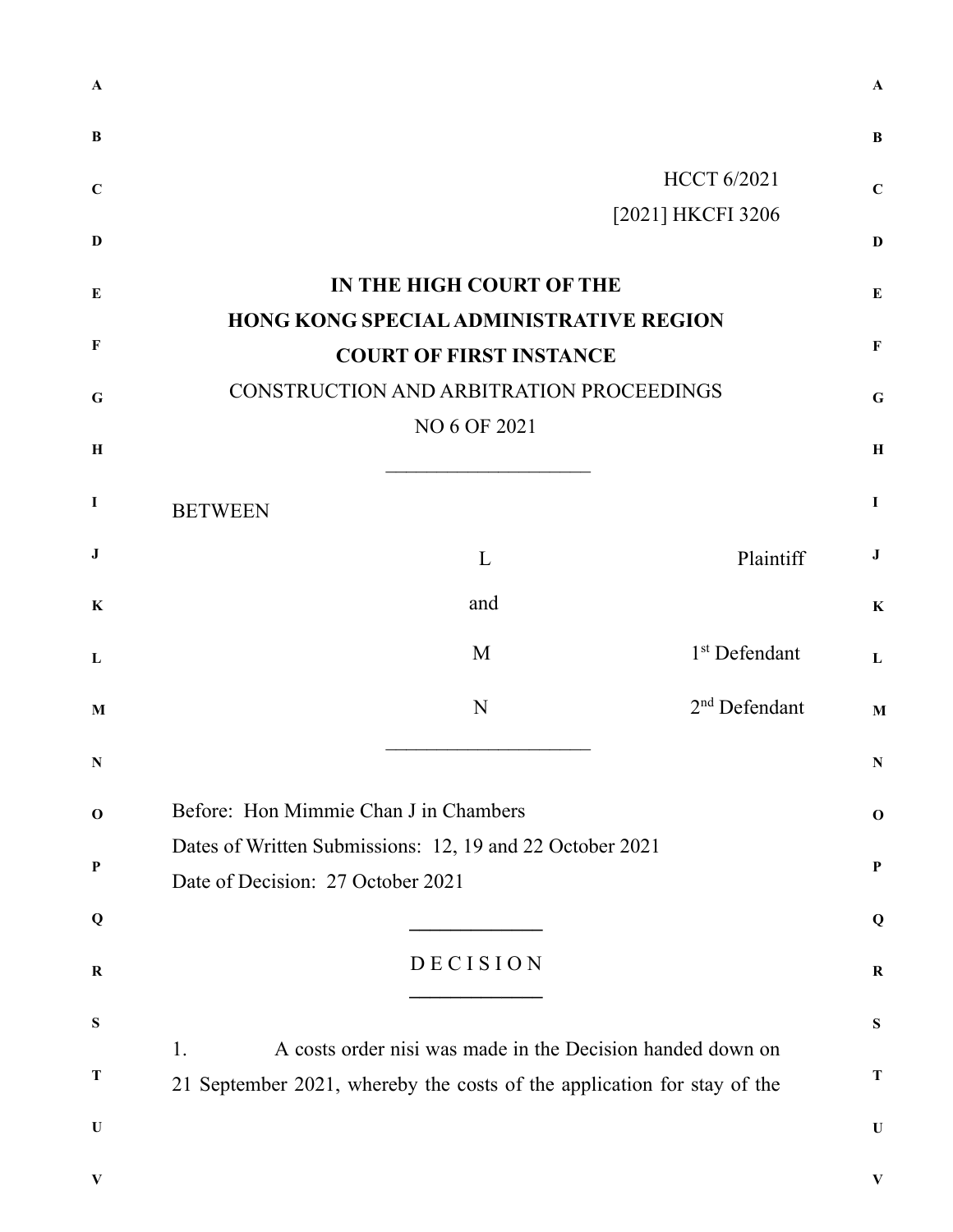**A** 

**B** 

**C** 

**D** 

**E** 

**F** 

**G** 

**H** 

**I** 

**J** 

**K** 

**L** 

**M** 

**N** 

**O** 

**P** 

**Q** 

**R** 

**S** 

**T** 

**U** 

**B C D E F G H I J K L M N O P Q R S T U**  action to arbitration were to be paid by the Plaintiff to the  $2<sup>nd</sup>$  Defendant as the successful applicant. 2. The abbreviations used in the Decision are adopted below. 3. Since the stay was made not only in respect of the Plaintiff's claims against the  $2<sup>nd</sup>$  Defendant pursuant to the arbitration agreement contained in their Contract, but also in respect of the Plaintiff's claims against the 1<sup>st</sup> Defendant under the Bond which contains no arbitration clause, the order nisi did not provide for costs on indemnity basis as would normally be ordered in respect of an unsuccessful challenge of an arbitration agreement. 4. The Plaintiff seeks variation of the costs order, that there be no order as to costs. The 2<sup>nd</sup> Defendant also seeks variation, for the costs to be on indemnity basis. 5. Having considered the parties' submissions, I will vary the order nisi, to allow to the 2nd Defendant only 50% of the costs of and incidental to the Summons, with the balance of the costs to be in the cause. The following are my reasons. 6. As the Plaintiff has highlighted, the application for stay was made by the  $2<sup>nd</sup>$  Defendant, for effectively a case management stay of the action against the  $1<sup>st</sup>$  Defendant as well as a stay of the action against itself pursuant to the arbitration agreement. In the absence of an arbitration agreement between the Plaintiff and the  $1<sup>st</sup>$  Defendant, there

**V** 

**V**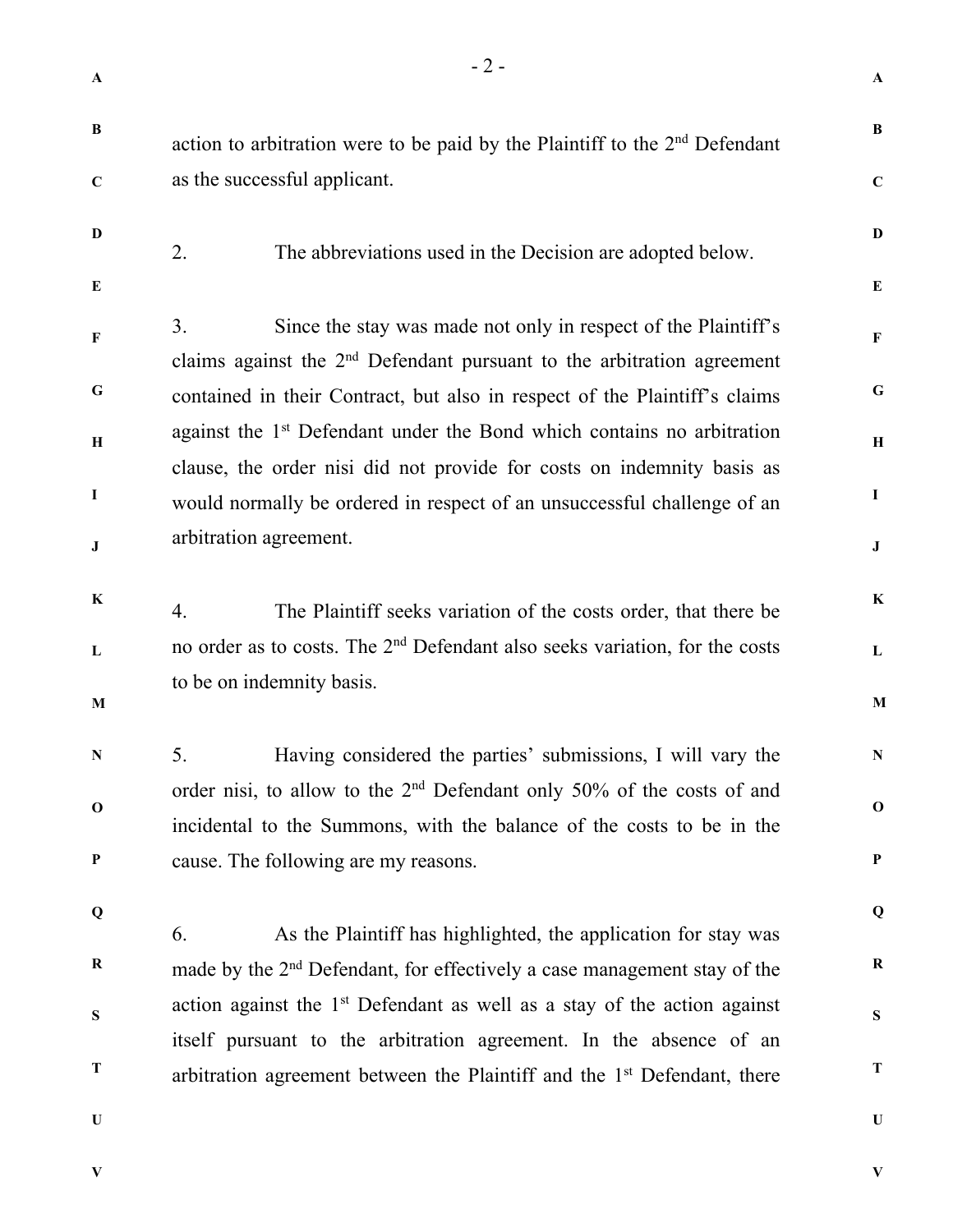**B** 

**C** 

**D** 

**E** 

**F** 

**G** 

**H** 

**I** 

**J** 

are no special circumstances or other basis for costs to be ordered against the Plaintiff on indemnity basis in respect of the case management stay sought. It was only on the day before the hearing of the Summons that the  $2<sup>nd</sup>$  Defendant produced the undertaking by the  $1<sup>st</sup>$  Defendant, to abide by any award made in the Arbitration as to the  $2<sup>nd</sup>$  Defendant's liability under the Contract, and this was an important consideration in the Court's grant of the case management stay. I accept the Plaintiff's submissions, that its costs in preparation for the stay application had been incurred on the basis that no such undertaking was provided, and that the associated costs should not be awarded to the 2nd Defendant. Without the application under section 20 of the Ordinance, the case management stay, even if granted, would in all probability have been granted with costs in the cause.

**K** 

**L M N O P Q R**  7. As for the stay under section 20 of the Ordinance, the authorities have made it clear that a party takes the risks of an indemnity costs order against it in the event of an unsuccessful challenge of an arbitration agreement or an arbitral award made pursuant to such agreement. The principles for the grant of a stay have been clearly set out in the authorities, and it is sufficient if a prima facie case of the existence of an arbitration agreement is established. I agree with the Plaintiff that it was unnecessary for the 2<sup>nd</sup> Defendant to file evidence on the details of the underlying disputes, and much of the evidence was totally ignored at the hearing of the Summons.

**S** 

**T** 

8. Bearing in mind that the Plaintiff should not be penalized by an order to pay for the 2<sup>nd</sup> Defendant's costs which were unnecessarily

**U** 

**V** 

**V** 

**A** 

**B** 

**C** 

**D** 

**E** 

**F** 

**G** 

**H** 

**I** 

**J** 

**K** 

**L** 

**M** 

**N** 

**O** 

**P** 

**Q** 

**R** 

**S** 

**T** 

**U**